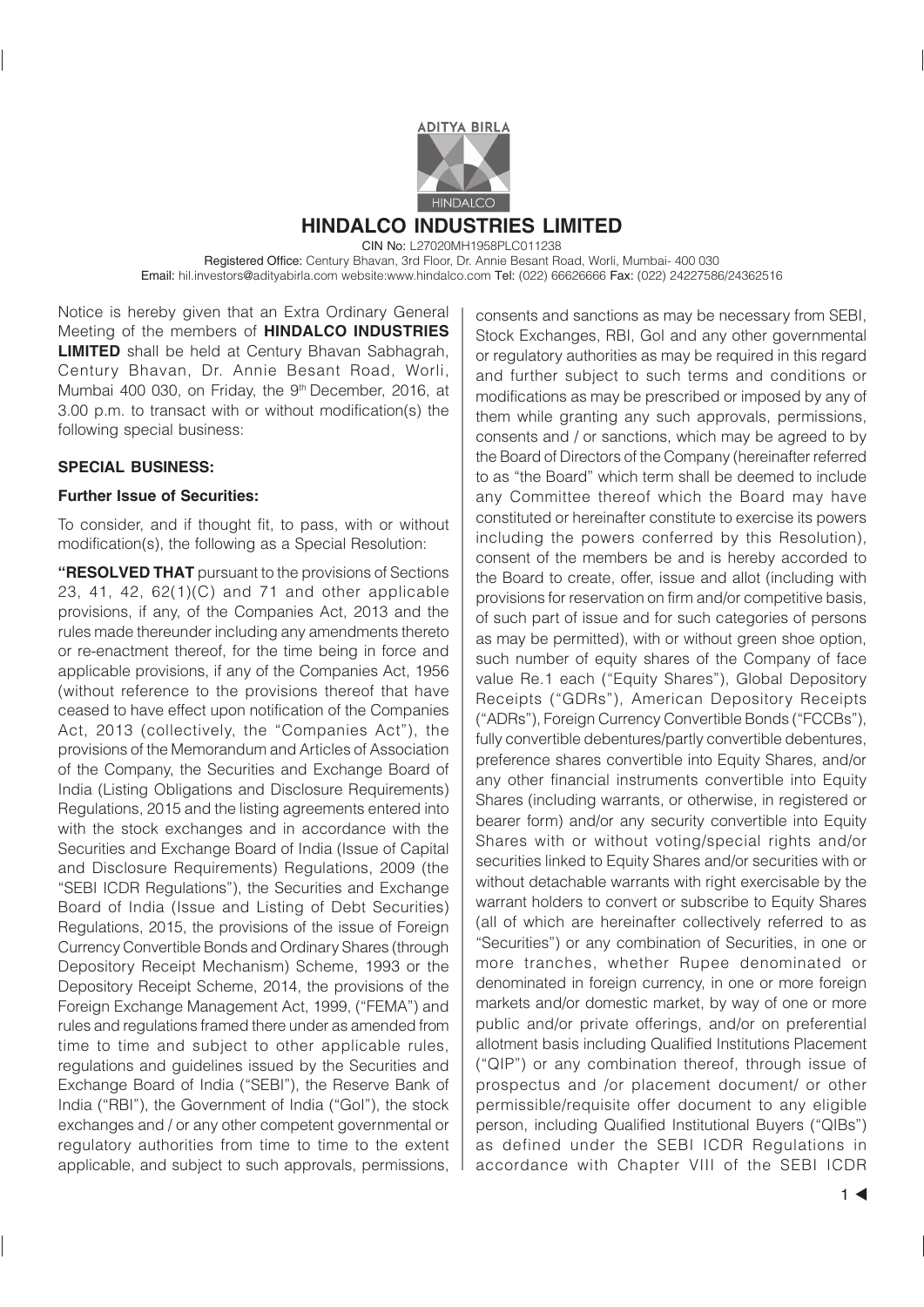Regulations, or otherwise, foreign/resident investors (whether institutions, incorporated bodies, mutual funds, individuals or otherwise), venture capital funds (foreign or Indian), alternate investment funds, foreign institutional investors, foreign portfolio investors, qualified foreign investors, Indian and/or multilateral financial institutions, mutual funds, insurance companies, non-resident Indians, stabilizing agents, pension funds and/or any other categories of investors, whether they be holders of equity shares of the Company or not (collectively called the "Investors") as may be decided by the Board in its discretion and permitted under applicable laws and regulations, for an aggregate amount not exceeding ₹ 5,000 Crores (Rupees Five Thousand Crores) or equivalent thereof, in one or more foreign currency and/or Indian rupees, inclusive of such premium as may be fixed on such Securities by offering the Securities through public offer(s) or private placement(s) or a combination thereof at such time or times, at such price or prices, at a discount or premium to market price or prices permitted under applicable laws in such manner and on such terms and conditions including security, rate of interest etc. as may be deemed appropriate by the Board at its absolute discretion including the discretion to determine the categories of Investors to whom the offer, issue and allotment shall be made to the exclusion of other categories of Investors at the time of such offer, issue and allotment considering the prevailing market conditions and other relevant factors and wherever necessary in consultation with lead manager(s) and/or underwriter(s) and/or other advisor(s) appointed and / or to be appointed by the Company (the "Issue").

**"RESOLVED FURTHER THAT** in pursuance of the aforesaid resolutions:

- (a) the Securities to be so created, offered, issued and allotted shall be subject to the provisions of the Memorandum and Articles of Association of the Company;
- (b) the Equity Shares that may be issued by the Company shall rank pari passu with the existing Equity Shares of the Company in all respects; and
- (c) Equity Shares to be issued on conversion of Securities convertible into Equity Shares shall be appropriately adjusted for corporate actions such as bonus issue, rights issue, stock split, consolidation of stock, merger, demerger, transfer of undertaking, sale of division or any such capital or corporate re-organisation or restructuring.

**"RESOLVED FURTHER THAT** if any issue of Securities is made by way of a QIP in terms of Chapter VIII of the SEBI ICDR Regulations (hereinafter referred to as "Eligible Securities" within the meaning of the SEBI ICDR Regulations), the allotment of the Eligible Securities, or any combination of Eligible Securities as may be decided by the Board shall be completed within twelve months from the date of this resolution or such other time as may be allowed under the SEBI ICDR Regulations from time to time."

"**RESOLVED FURTHER THAT** any issue of Eligible Securities made by way of a QIP in terms of Chapter VIII of the SEBI ICDR Regulations shall be at such price which is not less than the price determined in accordance with the pricing formula provided under Chapter VIII of the SEBI ICDR Regulations (the "QIP Floor Price"). The Company may, however, in accordance with applicable law, also offer a discount of not more than 5% (Five Percentage) or such percentage as permitted under applicable law on the QIP Floor Price."

**"RESOLVED FURTHER THAT** in the event that Equity Shares are issued to QIBs by way of a QIP in terms of Chapter VIII of the SEBI ICDR Regulations, the relevant date for the purpose of pricing of the Equity Shares shall be the date of the meeting in which the Board decides to open the proposed issue of Equity Shares as Eligible Securities and in case Eligible Securities are eligible convertible securities, then either the date of the meeting in which the Board decides to open the proposed issue or the date on which holder of Eligible Securities become eligible to apply for Equity Shares, as may be determined by the Board."

"**RESOLVED FURTHER THAT** in the event the Securities are proposed to be issued as FCCBs, ADRs or GDRs, the relevant date for the purpose of pricing the Securities shall be determined in accordance with the Issue of Foreign Currency Convertible Bonds and Ordinary Shares (through the Depository Receipt Mechanism) Scheme, 1993, or the Depository Receipt Scheme, 2014, as the case may be (including any amendments thereto or re-enactment thereof, for the time being in force) or as may be permitted under applicable law."

"**RESOLVED FURTHER THAT** for the purpose of giving effect to any offer, issue or allotment of Securities or equity shares on conversion of Securities, the Board be and is hereby authorised on behalf of the Company to seek listing of any or all of such Securities or equity shares as the case may be, on one or more Stock Exchanges in India or outside India and the listing of Equity Shares underlying the ADRs and/or GDRs on the Stock Exchanges in India."

**"RESOLVED FURTHER THAT** the Board be and is hereby authorised to appoint lead manager(s), underwriters, depositories, custodians, registrars, bankers,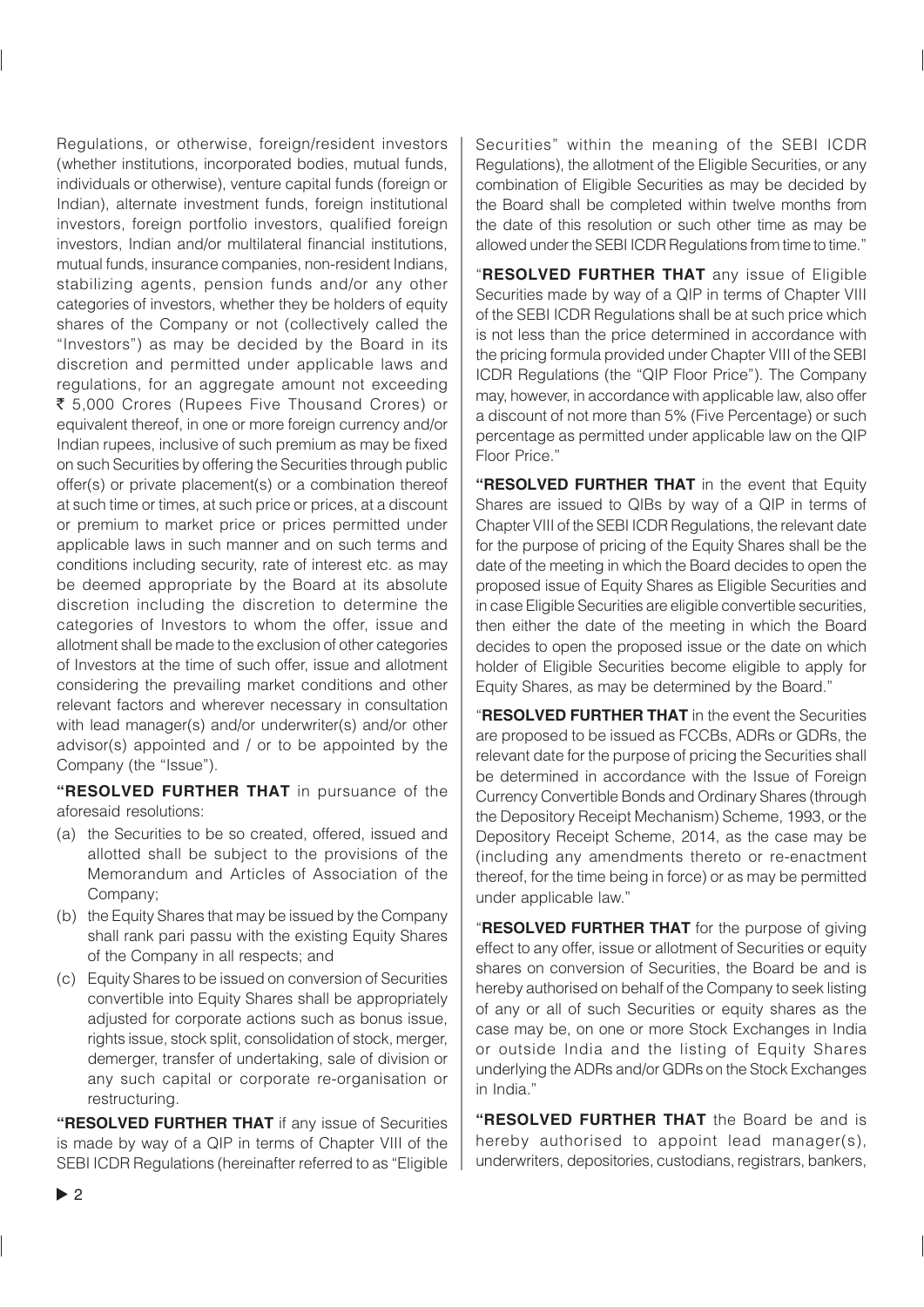lawyers, advisors, debenture trustees and all such agencies as are or may be required to be appointed, involved or concerned in the Issue and to remunerate them by way of commission, brokerage, fees or the like and also to reimburse them out of pocket expenses incurred by them and also to enter into and execute all such arrangements, agreements, memoranda, documents, etc. with such agencies."

**"RESOLVED FURTHER THAT** for the purpose of giving effect to the above, the Board be and is hereby authorized on behalf of the Company to take all actions and do all such acts, deeds, matters and things as it may, in its absolute discretion, deem necessary, desirable or expedient for the Issue, including the finalization and approval of the draft as well as final offer document(s), determining the form and manner of the Issue, finalization of the dates and timing of the Issue, identification and class of the investors to whom the Securities are to be offered, determining the issue price, face value, premium amount on issue/conversion of the Securities, if any, rate of interest and all other terms and conditions of the Securities, offer and allotment of Securities, execution of various transaction documents, signing of declarations, creation of mortgage/ charge, utilization of the issue proceeds, and to take such steps and to do all such acts, deeds, matters and things as they may deem fit and proper for the purposes of the Issue and resolve and settle all questions or difficulties that may arise in regard to such Issue without being required to seek any further consent or approval of the members or otherwise to the end and intent that the members shall be deemed to have given their approval thereto expressly by the authority of this resolution."

**"RESOLVED FURTHER THAT** the Board be and is hereby authorised to delegate all or any of the powers herein conferred to any committee of directors or any director(s) of the Company in such manner as they may deem fit in their absolute discretion with the power to take such steps and to do all such acts, deeds, matters and things as they may deem fit and proper for the purposes of the Issue and settle any questions or difficulties that may arise in this regard to the Issue."

> By Order of the Board of Directors For Hindalco Industries Limited

Place: Mumbai Anil Malik Date: 12<sup>th</sup> November, 2016 Company Secretary

### **NOTES**

**1. A MEMBER ENTITLED TO ATTEND AND VOTE AT THE MEETING IS ENTITLED TO APPOINT A PROXY/ PROXIES TO ATTEND AND VOTE INSTEAD OF HIMSELF/HERSELF. SUCH A PROXY/ PROXIES NEED NOT BE A MEMBER OF THE COMPANY.**

A person can act as proxy on behalf of members not exceeding 50 and holding in the aggregate not more than 10% of the total share capital of the Company carrying voting rights. However, a member holding more than 10% of the total share capital of the Company carrying voting rights may appoint a single person as proxy and such person shall not act as proxy for any other shareholder. The instrument of proxy in order to be effective, should be deposited at the Registered Office of the Company, duly completed and signed, not less than 48 hours before the commencement of the meeting.

- 2. A Statement pursuant to Section 102(1) of the Companies Act, 2013, relating to the Special Business to be transacted at the meeting is annexed hereto.
- 3. Corporate Members intending to send their authorised representatives to attend and vote at the Meeting are requested to send a certified copy of the Board Resolution authorizing their representative to attend and vote on their behalf at the Meeting.
- 4. All documents referred to in the accompanying notice and the statement shall be open for inspection at the Registered Office of the Company during normal business hours from 11 a.m. to 1 p.m. on all working days, upto and including the date of the Extraordinary General Meeting of the Company and will also be available for inspection at the meeting.
- 5. Members/Proxies are requested to bring their duly filled attendance slip sent herewith at the meeting.
- 6. Members who have not registered their e-mail addresses so far are requested to register their e-mail address for receiving all communication including Annual Report, Notices, Circulars, etc. from the Company electronically.
- 7. As per Section 108 of the Companies Act, 2013, read with Companies (Management and Administration) Rules, 2014, the Company is pleased to provide its members the facility to cast their vote by electronic means on resolution set forth in this Notice. The instruction for E-Voting is enclosed with this Notice.
- 8. The route map of the venue of the meeting is given in the Notice. The prominent landmark for the venue is that it is near Passport Office, Worli.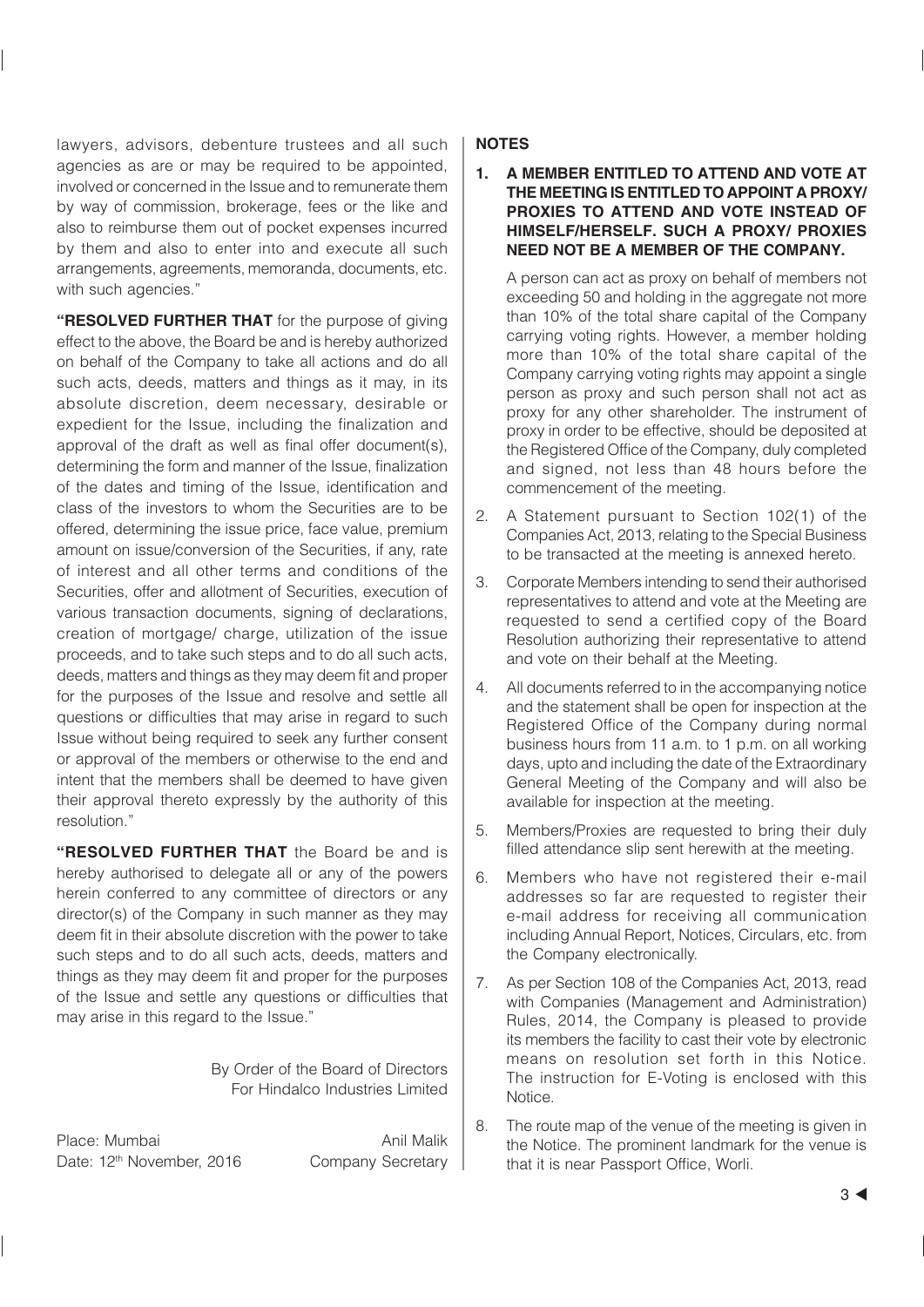### **ANNEXURE TO NOTICE**

### **Explanatory Statement pursuant to the provisions of Section 102(1) of the Companies Act, 2013.**

This special resolution contained in the Notice relates to a resolution by the Company enabling the Board to create, issue, offer and allot Equity Shares, GDRs, ADRs, Foreign Currency Convertible Bonds, Convertible or Nonconvertible Debentures and such other securities as stated in the resolution (the "Securities"), including by way of a qualified institutions placement in accordance with Chapter VIII of the SEBI ICDR Regulations, in one or more tranches, at such price and on such terms and conditions as may be deemed appropriate by the Board (which term shall be deemed to include any committee thereof which the Board may have constituted) at its absolute discretion including the discretion to determine the categories of Investors to whom the issue, offer, and allotment shall be made considering the prevalent market conditions and other relevant factors and wherever necessary, in consultation with lead manager(s) and other agencies that may be appointed by the Board for the purpose of the Issue.

This special resolution enables the Board to issue Securities for an aggregate amount not exceeding  $\bar{\tau}$  5,000 Crores or its equivalent in any foreign currency.

The Board shall issue Securities pursuant to this special resolution and utilize the proceeds for business purposes, including but not limited to meet capital expenditure and working capital requirements of the Company and its subsidiaries, joint ventures and affiliates, including investment in subsidiaries, joint ventures and affiliates, repayment of debt, exploring acquisition opportunities and general corporate purposes.

The special resolution seeks to empower the Board to issue by way of one or more public and/or private offerings, and/ or on preferential allotment basis including Qualified Institutions Placement ("QIP") or any combination thereof, through issue of prospectus and /or placement document/ or other permissible/requisite offer document to any eligible person, including Qualified Institutional Buyers ("QIBs") as defined under the SEBI ICDR Regulations in accordance with Chapter VIII of the SEBI ICDR Regulations, or otherwise, foreign/resident investors (whether institutions, incorporated bodies, mutual funds, individuals or otherwise), venture capital funds (foreign or Indian), alternate investment funds, foreign institutional investors, foreign portfolio investors, qualified foreign investors, Indian and/or multilateral financial institutions, mutual funds, insurance companies, non-resident Indians, stabilizing agents, pension funds and/or any other categories of investors, whether they be holders of equity shares of the Company or not (collectively called the "Investors") as may be decided by the Board.

Further, if any issue of securities is made by way of QIP the Board may also offer a discount of not more than 5% or such other percentage as permitted on the QIP Floor Price calculated in accordance with the pricing formula provided under SEBI ICDR Regulations. The "Relevant Date" for this purpose will be the date of the meeting in which the Board decides to open the proposed issue of Equity Shares as Eligible Securities and in case Eligible Securities are eligible convertible securities, then either the date of the meeting in which the Board decides to open the proposed issue or the date on which holder of Eligible Securities become eligible to apply for Equity Shares, as may be determined by the Board.

As the Issue may result in the issue of Equity Shares of the Company to investors who may or may not be members of the Company, consent of the members is being sought pursuant to Section 62(1)(c) and other applicable provisions, if any, of the Companies Act, 2013, the SEBI ICDR Regulations and any other law for the time being in force and being applicable and in terms of the provisions of the SEBI (Listing Obligations and Disclosure Requirements) Regulations, 2015.

All the documents referred in the Notice is available for inspection at the Registered Office of the Company.

The Board accordingly commends the resolution of the accompanying Notice for your approval.

The Directors or key managerial personnel of the Company or their relatives may be deemed to be concerned or interested in the proposed resolution to the extent of Equity Shares that may be subscribed by the companies / institutions in which they are Directors or members.

> By Order of the Board of Directors For Hindalco Industries Limited

Place: Mumbai **Anil Malik** Anil Malik Date: 12<sup>th</sup> November, 2016 Company Secretary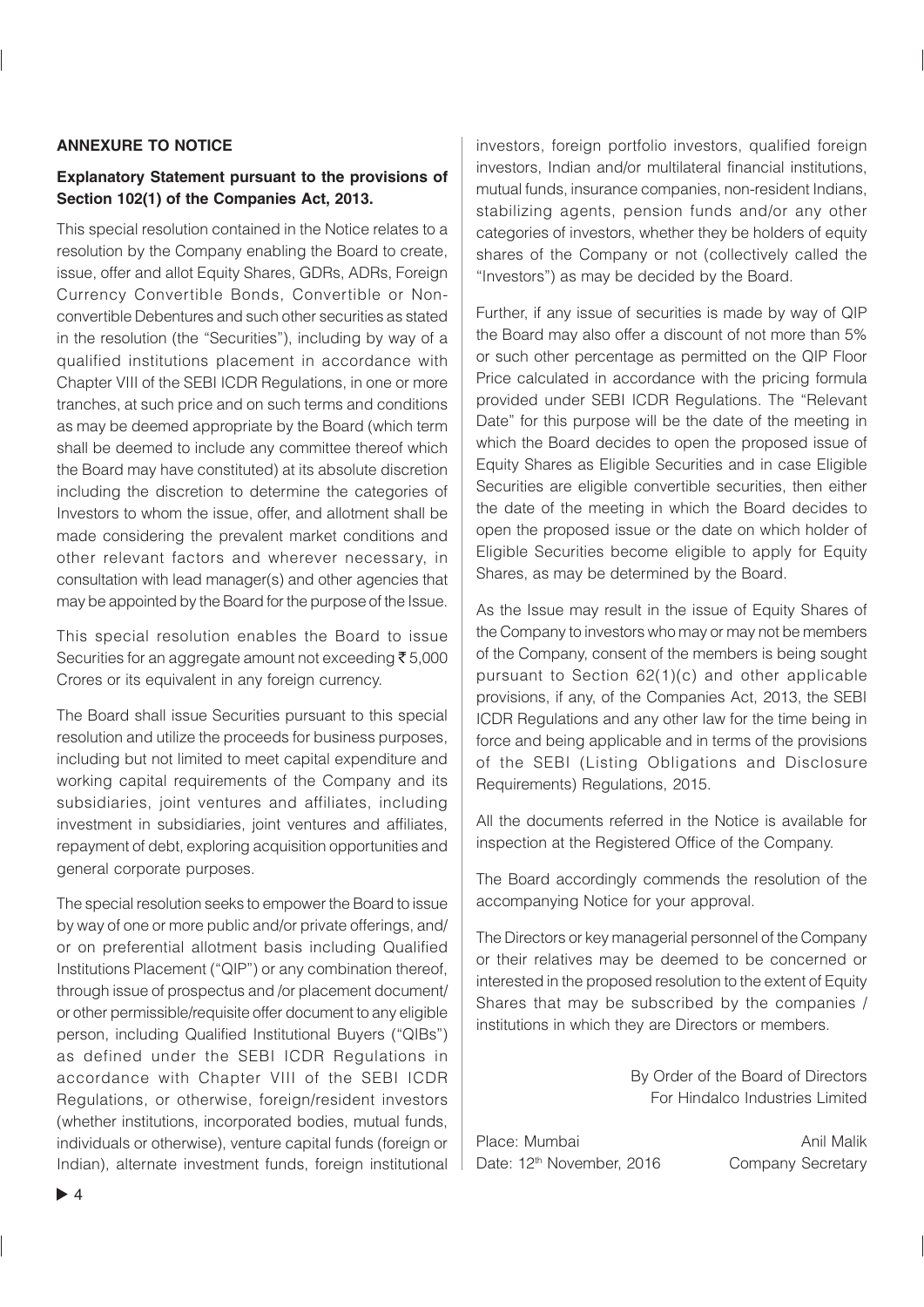

## **HINDALCO INDUSTRIES LIMITED**

CIN No: L27020MH1958PLC011238

Registered Office: Century Bhavan, 3rd Floor, Dr. Annie Besant Road, Worli, Mumbai- 400 030 Email: hil.investors@adityabirla.com website:www.hindalco.com Tel: (022) 66626666 Fax: (022) 24227586/24362516

# **Form No. MGT-11**

## **PROXY FORM**

### EXTRAORDINARY GENERAL MEETING TO BE HELD ON 9<sup>TH</sup> DECEMBER, 2016 AT 3.00 P.M.

| Name of the Member(s)                   |                                                                   |                                                                   |  |  |
|-----------------------------------------|-------------------------------------------------------------------|-------------------------------------------------------------------|--|--|
| <b>Registered Address</b>               |                                                                   |                                                                   |  |  |
| E Mail Id                               |                                                                   |                                                                   |  |  |
| Folio No. / Client Id                   |                                                                   | DP ID                                                             |  |  |
|                                         |                                                                   |                                                                   |  |  |
|                                         | having e mail id _________________________________ or failing him |                                                                   |  |  |
| $2.$ $\qquad \qquad$ of $\qquad \qquad$ |                                                                   |                                                                   |  |  |
|                                         |                                                                   | having e mail id _________________________________ or failing him |  |  |

As my/our proxy to attend and vote (on a poll) for me/us and on our/my behalf at the Extra Ordinary General Meeting of the Company to be held on Friday, the 9<sup>th</sup> December, 2016, at 3.00 p.m., at Century Bhavan Sabhagrah, Century Bhavan, Dr. Annie Besant Road, Worli, Mumbai 400 030, and at any adjournment thereof in respect of such resolutions as are indicated below:

| <b>Resolution</b> | <b>Resolutions</b>          | *Optional |                |       |  |
|-------------------|-----------------------------|-----------|----------------|-------|--|
| No.               |                             | For       | <b>Against</b> |       |  |
|                   | Further Issue of Securities |           |                |       |  |
|                   | day of _______________      |           | 2016           | Affix |  |
|                   |                             |           | Revenue        |       |  |
|                   |                             |           |                | Stamp |  |





### **HINDALCO INDUSTRIES LIMITED**

#### CIN No: L27020MH1958PLC011238

Registered Office: Century Bhavan, 3rd Floor,Dr. Annie Besant Road, Worli, Mumbai- 400 030 Email: hil.investors@adityabirla.com website:www.hindalco.com Tel: (022) 66626666 Fax: (022) 24227586/24362516

## **ATTENDANCE SLIP**

### EXTRAORDINARY GENERAL MEETING TO BE HELD ON 9<sup>TH</sup> DECEMBER, 2016 AT 3.00 P.M.

| IDPID                    | Name & Address of the Registered Shareholder |
|--------------------------|----------------------------------------------|
| Client Id/Regd Folio No. |                                              |
| I No. of Shares Held     |                                              |

I certify that I am a registered shareholder/proxy for the registered shareholder of the Company.

I hereby record my presence at the Extraordinary General Meeting of the Company at Century Bhavan Sabhagrah, Century Bhavan, Dr. Annie Besant Road, Worli, Mumbai 400 030, on Friday, the 9<sup>th</sup> December, 2016 at 3.00 p.m

………………….....… ……………………… Member's Signature **Proxy's Signature** Proxy's Signature

**Note:** Please complete this and hand it over at the entrance of the hall.